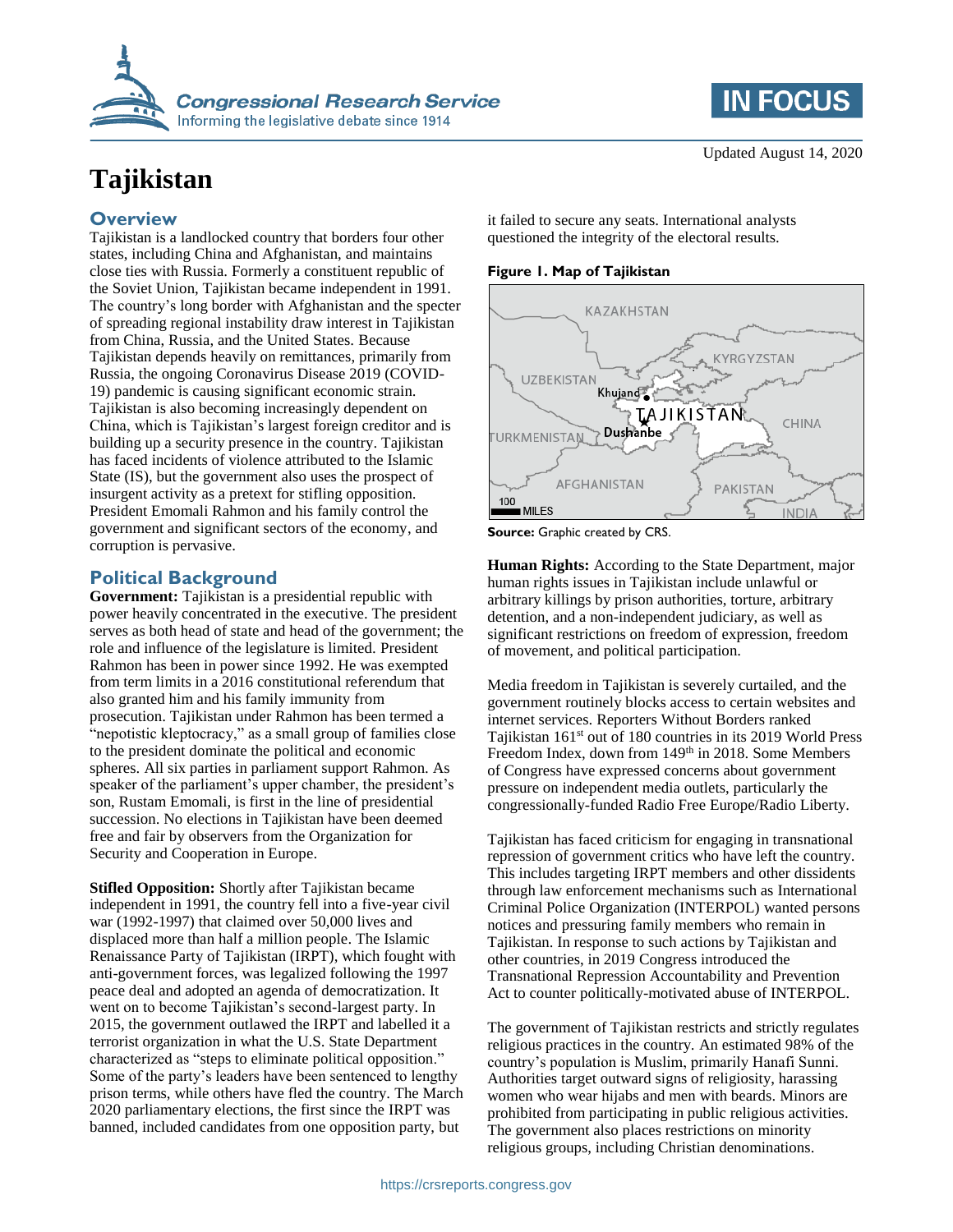Tajikistan is designated a "Country of Particular Concern" under the International Religious Freedom Act of 1998.

#### **Tajikistan at a Glance**

**Land area**: 139,960 sq. km. (about the size of North Carolina)

**Population**: 9.3 million (2019 est.)

**Ethnicities**: 84% Tajik, 14% Uzbek, 2% other (2014 est.)

**Religions**: 95% Sunni Muslim, 3% Shia Muslim, 2% other (2014 est.)

**GDP/GDP per capita (2019)**: \$8.1 billion/\$874

*Data from the World Bank and the CIA World Factbook*

**Terrorism and Violent Extremism:** The government of Tajikistan estimates that about 1,900 of its citizens, including women and children, left for Syria and Iraq to join IS or other terrorist groups. Among them was Colonel Gulmurod Khalimov, the U.S.-trained commander of a special Tajik police unit who was reportedly killed in Mosul in 2016. As with other Central Asian foreign fighters, many Tajiks were radicalized as labor migrants in Russia. In 2015, the government offered conditional amnesty to those who returned from Syria voluntarily and renounced violence. According to Tajikistan's Ministry of Internal Affairs, 163 foreign terrorist fighters have returned to the country; some returnees have gone on to participate in government-sponsored anti-extremism campaigns, while others have been imprisoned. In 2019, Tajikistan became one of the first countries to undertake an organized, largescale repatriation effort, bringing home 84 children whose mothers are serving prison sentences in Iraq. The United States Institute of Peace has provided support for Tajikistan's reintegration and rehabilitation efforts. Plans to repatriate Tajik citizens from camps in northern Syria were suspended due to Turkey's October 2019 military operations in the area. Central Asian foreign fighters remain an international concern due to their ongoing participation in armed groups active in Syria and Afghanistan.

Tajikistan has experienced several violent incidents attributed to IS, including prison riots in 2018 and 2019 and a 2019 attack on a border post. Some analysts argue that a lack of transparency on the part of Tajik authorities makes it difficult to determine the true nature of these events. Government critics also contend that authorities use the specter of violent extremism as a pretext to repress political dissidents. In 2018, four Western cyclists, including two Americans, were killed in a terrorist attack. The Tajik government blamed the attack on the IRPT, even though the attackers had recorded a video declaring their IS allegiance.

### **Economy**

**Key Sectors:** Tajikistan is one of the world's poorest countries, with an economy dependent on metal and mineral exports and remittances from migrant workers. Tajikistan has significant potential to develop hydropower infrastructure and export electricity to South Asia, an initiative supported by the partially U.S.-funded Central Asia South Asia Electricity Transmission and Trade Project (CASA-1000). If finished, the massive Rogun Dam could

make the country a net energy exporter, but its completion may be delayed due to the COVID-19 pandemic. Tajikistan's energy sector is vulnerable to climate change, as reduced snowfall can depress hydroelectric output.

**Economic Dependence on Russia:** Tajikistan depends heavily on remittances from labor migrants in Russia, which accounted for almost a third of Tajikistan's GDP in 2019 (down from almost half in 2013). This renders Tajikistan highly vulnerable to external shocks. Remittances have fallen significantly due to the COVID-19 pandemic, and the World Bank projects that GDP growth will fall to 1% or lower in 2020 (down from 7.5% in 2019).

**Chinese Investment:** In recent years, China has emerged as one of Tajikistan's most important economic partners, holding the majority of the country's foreign debt. China has made a range of investments in Tajikistan as part of the Belt and Road Initiative, and Huawei equipment comprises as much as 90% of Tajikistan's telecommunications infrastructure.

## **Foreign Policy and U.S. Relations**

**Foreign Policy:** Russia remains Tajikistan's primary security partner, providing training and equipment to the Tajik armed forces, and Tajikistan hosts a large Russian military base. Previously tense relations between Tajikistan and neighboring Uzbekistan have improved markedly since 2016. Tensions on the partially undemarcated Kyrgyz-Tajik border periodically erupt into violence. Tajikistan's long, porous border with Afghanistan is a source of security concerns because of transnational threats such as violent extremism and narcotics trafficking. In 2019, the United Nations estimated that about 100 Tajik nationals were present in Afghanistan as part of terrorist groups affiliated with Al Qaeda or IS. Afghanistan-based terrorist groups cooperate with organized criminal networks involved in smuggling narcotics from Afghanistan into Tajikistan.

**Security Cooperation with China:** Tajikistan is increasingly engaging in security cooperation with China, which views the country as an important barrier against potential extremist spillover from Afghanistan into Xinjiang. China has deployed personnel from its People's Armed Police to Tajikistan's Pamir Mountains, close to the border with Afghanistan. China has also supplied Tajikistan with military hardware and engages in training exercises with Tajik military units. The two countries work with Afghanistan and Pakistan on counterterrorism issues through the Quadrilateral Cooperation and Coordination Mechanism. Tajikistan is also a member of the Shanghai Cooperation Organization.

**U.S. Relations:** U.S. engagement with Tajikistan focuses largely on security cooperation, particularly in counternarcotics, counterterrorism, and nonproliferation. Tajikistan lies along a major drug trafficking route for opiates from Afghanistan to Russia and Europe, and the United States provides equipment and training to relevant Tajik agencies. Tajikistan also works with the United States to promote greater regional connectivity in Central Asia and is seen as an important partner for promoting stability in Afghanistan. Congress appropriated \$49.9 million in assistance for